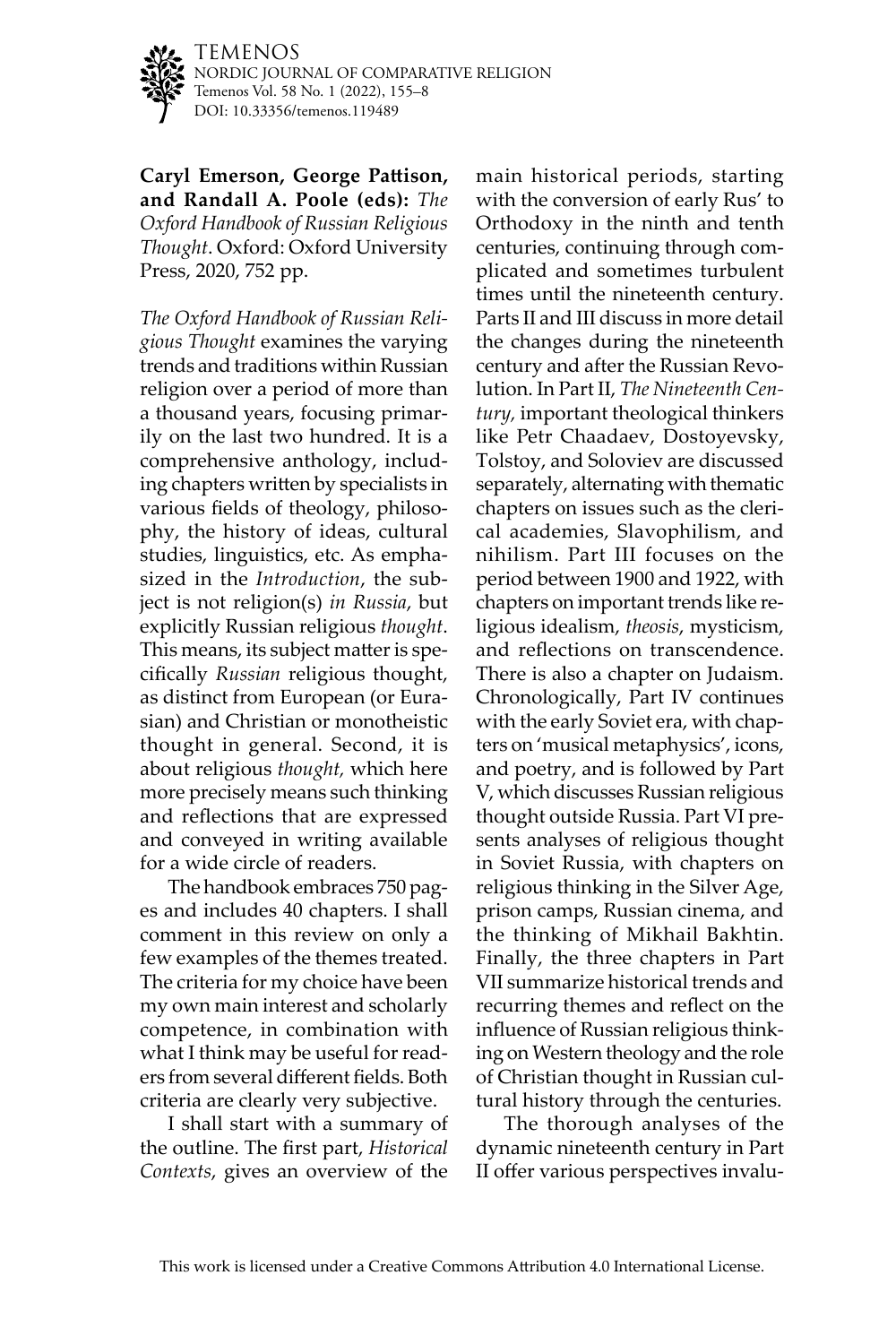able for understanding political and cultural trends and conflicts, as well as the historical contexts of authors like Dostoyevsky and Tolstoy. Victoria Frede examines the influence of nihilism on nineteenth-century Russian philosophy and literature, and in another chapter Randall A. Poole discusses the impact of Slavophilism on the development of Russian religious philosophy, observing that the roots of Slavophilism can be found in both European romanticism and patristic theology and explaining characteristic traits such as personalism and communal love ('sobornost'). For the Slavophiles, Poole observes, Russia's history and culture were distinct from the more legal and rationalistic theology of the West, enabling Orthodox theology to cultivate other traits such as spirituality and communal love with romantic ideas of Old Russia as a model characterized by an ideal of mutual non-interference between the state and the people.

Rebecca Mitchell examines religious themes in Dostoyevsky's novels, which have influenced religious thought both in Dostoyevsky's time and even more in the twentieth century. Here, themes of suffering, redemption, and not least the figure of Christ are explained in the light of both Russian Orthodox theology and Dostoyevsky's personal life. Taking the reader through the author's understanding of Christian soteriology and eschatology, Mitchell concludes that Dostoyevsky's authorship has been important for Russian culture both in modernizing religious thinking and at the same time resisting the possibly negative aspects of (Western) modernity. Caryl Emerson discusses Tolstoy's rather complicated and seemingly contradictory religious approach, especially focusing on the author's crises followed by his conversion to religious anarchism and finally his expulsion from the Russian Orthodox Church. Tolstoy's ideas on death and a possible afterlife are explicated as partly influenced by Platonic philosophy, whereas, according to Emerson, ideas in his thinking that may point to Buddhist or even Taoist influence are more likely understood as expressions of mystical ideas stemming from Judaeo-Christian monotheistic belief in its own right.

In Part III, *The Religious-Philosophical Renaissance, 1900–1922*, the chapter 'God-Seeking, God-Building, and the New Religious Consciousness' by Erich Lippman explains developments of atheist thinking in the decades prior to and immediately following the Russian Revolution. God-seeking was built on the emphasis on man being the image of God and having the capacity to be genuinely god-like in this life. The God-builders had an almost opposite outlook, claiming that it was necessary to create a new God, built on human ground: 'anthropotheists'. The doctrine of 'theosis' stems from early Greek patristic theology and is in turn closely related to mysticism. The concept has been present throughout Russian Christian thinking and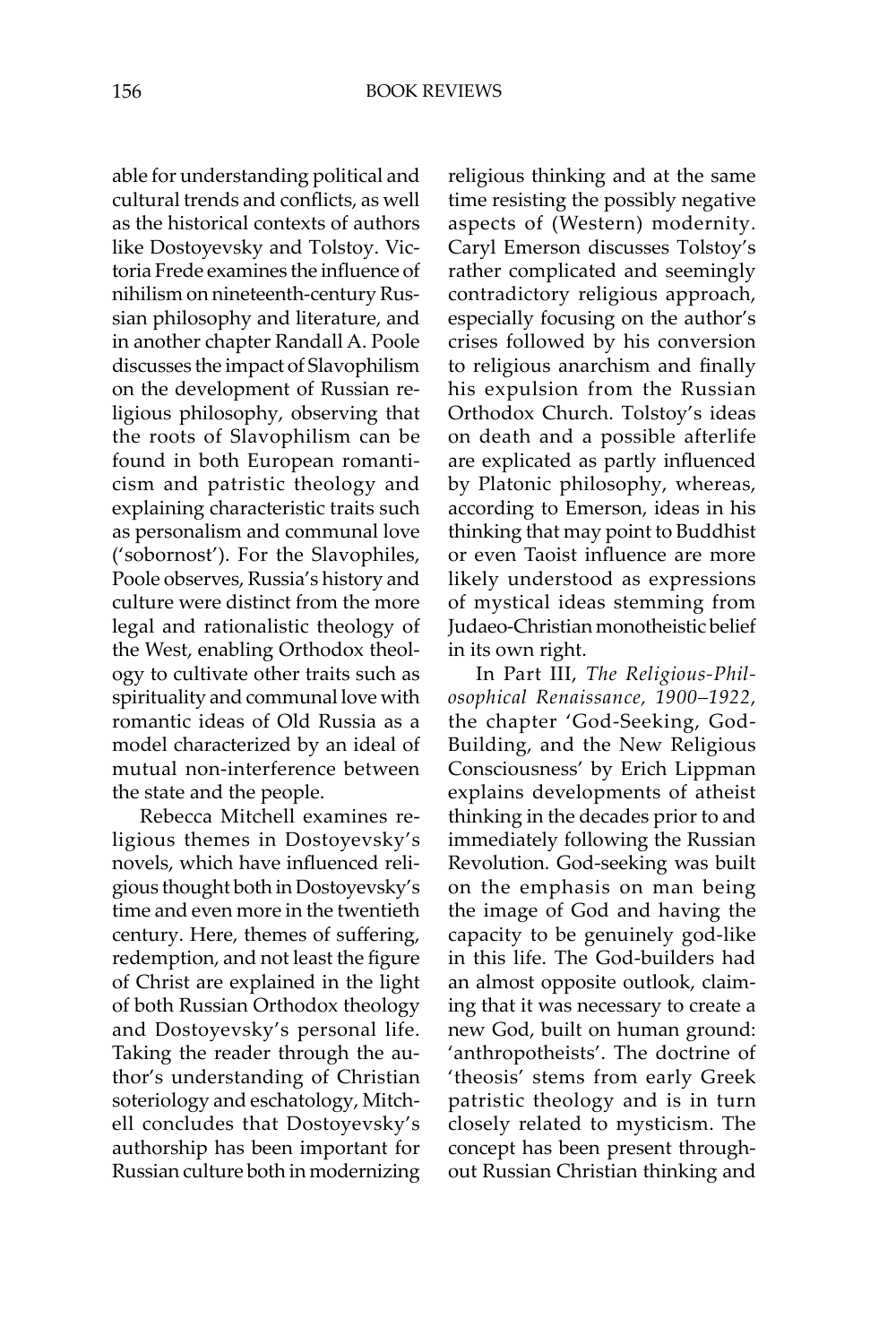was also taken up especially by lay Christian thinkers in the first two decades of the twentieth century, the idea being that the goal should and could be an actual transformation to godlikeness: not symbolically but ontologically. In Ruth Coates words: 'It is not enough to imitate Christ in his virtues (indeed for some thinkers this is not required at all): only participation in his divine nature (or that of Sophia) will do'. In 'Judaism and Russian Religious Thought' Dominic Rubin examines, first, attitudes to Jews and Judaism among non-Jewish authors and philosophers, including antisemitic themes present not least in writings influenced by romanticism and religious conservatism, and second, examples of Jewish thinkers who in various ways formulated particularly Russian interpretations of Judaism. The author concludes that despite the more or less ever-present, or at least recurring anti-Jewish attitudes and even antisemitism, there was also still room for specifically Jewish religious thinking to be expressed and reformulated, even in the early Soviet period.

In Part IV the cultural fields of music, poetry and visual arts are examined as areas for the aesthetic expression of spirituality, with examples from Late Imperial and twentieth-century music, poetry, and the visual arts, offering interesting perspectives not least on a period which was often viewed from the outside primarily as technocratic and atheistic. In the final chronological part 'Religious thought in Soviet Russia', focusing mainly on the second half of the twentieth century, Caryl Emerson offers an analysis of what she sees as a religious subtext in Mikhail Bakhtin's literary theory. Bakhtin was certainly not in his own view or any traditional and strict sense a 'religious thinker', but Emerson is not alone in identifying what she labels a 'religious subtext' in his literary thinking, which she analyses in terms of personalism and 'self–other' relations in the spirit of Martin Buber. If religious aspects are subtle in Bakhtin's thinking, it is no doubt more explicit in Andrei Tarkovsky's art, discussed by Alina Birzache in her chapter on cinema, in which she examines spirituality and messianism in the art of Tarkovsky and later filmmakers, finding an increasingly individualized spirituality in Russian film in the post-Soviet era especially.

The final part, *Assessment,* brings the handbook together. The present reviewer recommends readers to read the whole book, but if this is impossible, it might be a good idea to concentrate on these three chapters, which provide exactly what they promise: an assessment of the central ideas and cultural themes that have formed Russian religious thought through the ages, such as Gnosticism, sobornost, and theosis. Paul Valliere reflects on the influence of Russian religious thinking in the West through emigration following the Revolution, the role Russian Orthodox thinkers played in twentiethcentury ecumenical dialogue, and their influence on important move